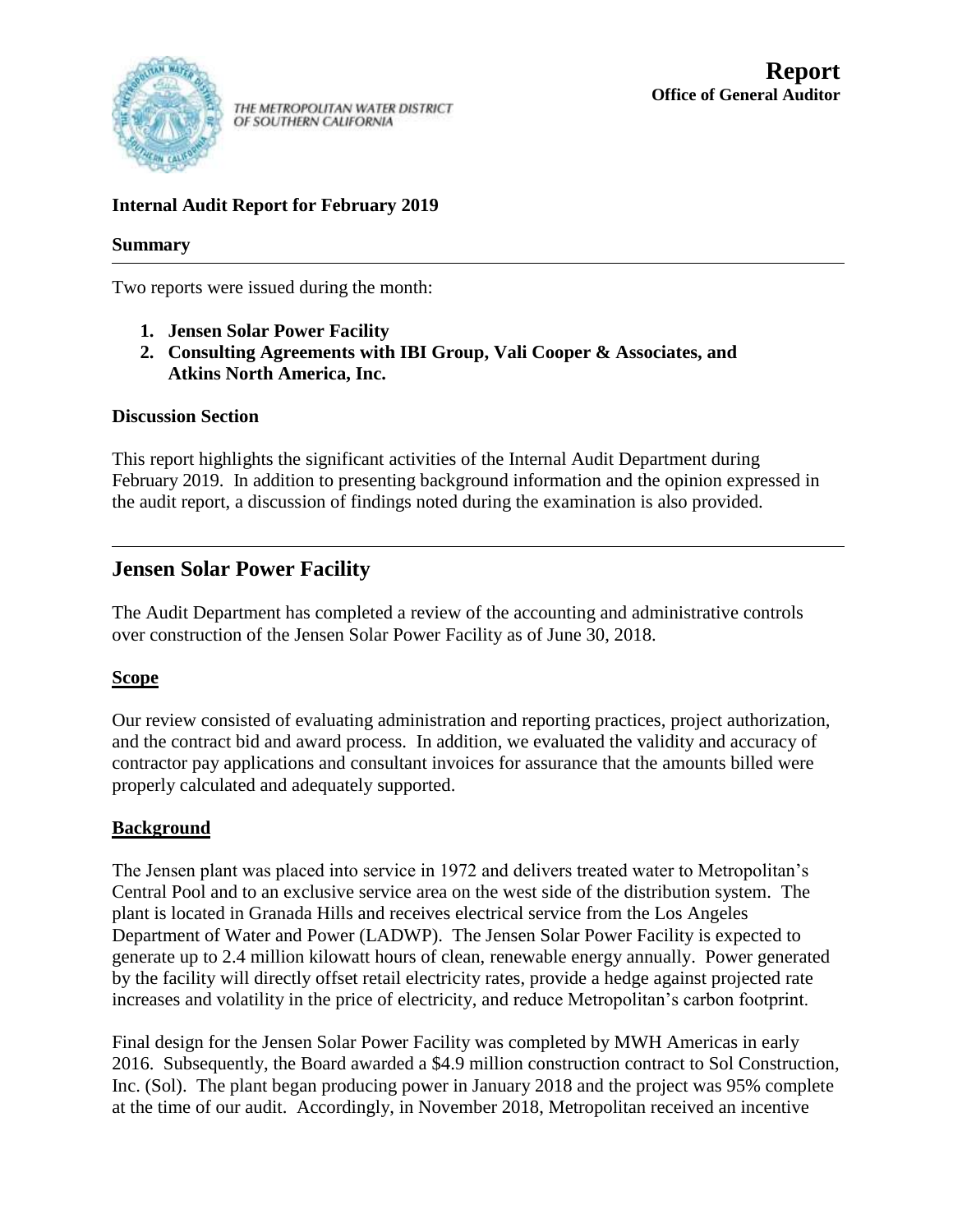payment of \$1,401,925 from LADWP in alignment with the California Solar Initiative, Senate Bill One (SB1).

Between September 1, 2014 and June 30, 2018, project expenditures totaled \$6.7 million consisting of Metropolitan labor and burden costs (\$1.7 million), payments to Sol (\$4.1 million), MWH Americas (\$619,000), and the escrow company (\$215,000).

### **Opinion**

In our opinion, the accounting and administrative procedures over construction of the Jensen Solar Power Facility include those practices usually necessary to provide for a generally satisfactory internal control structure. The degree of compliance with such policies and procedures provided effective control for the period September 1, 2014 to June 30, 2018.

#### **Comments and Recommendations**

## **POLICIES AND PROCEDURES**

Policies and procedures should be established and documented to provide a framework for achieving Metropolitan's goals and objectives. Procedures provide management with guidelines for consistent performance of daily operations, assist management in the training of new employees, and provide a source of reference for experienced personnel.

#### STOP PAYMENT NOTICES

Our review of progress payments revealed that Metropolitan withheld payment to Sol Construction in the amount of \$188,088.71 as the result of a Stop Payment Notice filed by the subcontractor Walters Wholesale Electric (Walters). The amount withheld consisted of \$150,470.97 claimed by Walters plus \$37,617.74 retained by Metropolitan to cover potential litigation costs. Further review revealed that these funds were released to Sol upon receipt of a "Release of Stop Notice Bond". Although our review of these events did not reveal impropriety on behalf of Metropolitan we did note that policies and procedures for processing Stop Payment Notices are not sufficient to ensure they are accounted for properly.

Failure to process Stop Payment Notices consistently and appropriately could result in financial liability to Metropolitan.

We recommend that management work with the Legal Department and the Controller's office to enhance policies and procedures for processing Stop Payment Notices to ensure they are processed and accounted for appropriately.

#### PROJECT MANAGEMENT PLAN

The Project Management Plan provides a comprehensive baseline of what is to be achieved and how it will be achieved. It should be used as a reference throughout the project to ensure it is managed consistently and in line with Metropolitan policies and procedures.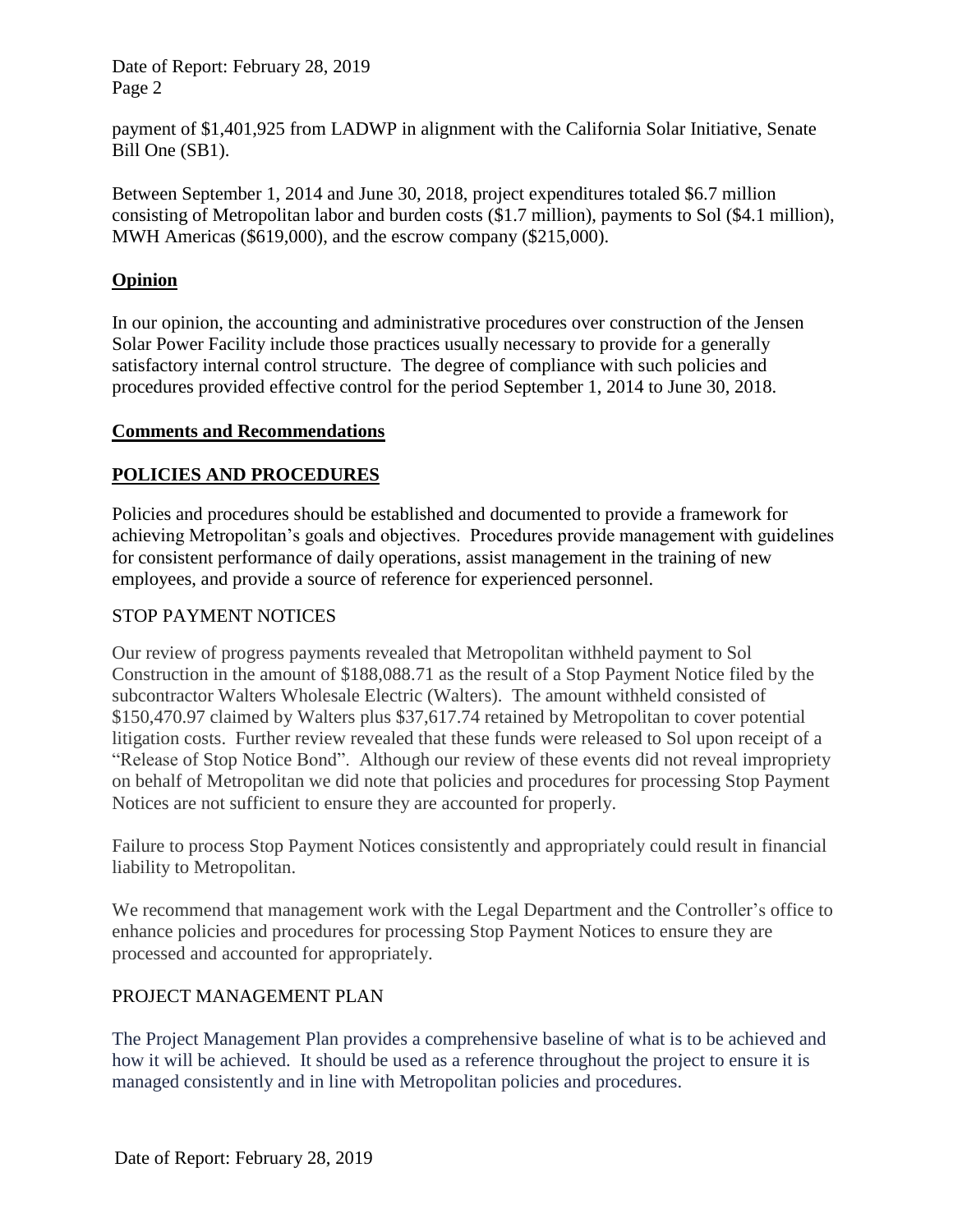We could not locate the Project Management Plan for the Jensen Solar Power Facility.

Failure to update the Project Management Plan could result in ineffective project execution.

We recommend that management remind staff of the importance of preparing and updating Project Management Plans and to perform periodic reviews to ensure compliance.

# **Consulting Agreements with IBI Group, Vali Cooper & Associates, and Atkins North America, Inc.**

The Audit Department has completed a review of the accounting and administrative controls over consulting agreements with IBI Group (IBI) - 139755, Vali Cooper & Associates (Vali Cooper) - 161846, and Atkins North America, Inc. (Atkins) - 161820 as of September 30, 2018.

### **Scope**

Our review consisted of evaluating the accounting and administrative controls over the consultant selection process, reviewing agreement administration and reporting practices and testing compliance with terms and conditions of the agreements. In addition, we evaluated the validity and propriety of invoice payments for assurance that the amounts billed were properly calculated and adequately supported.

#### **Background**

Metropolitan performs inspections, studies, and enhancements throughout its network of aqueducts, pipelines, pumps and treatment plants in order to ensure a reliable supply of high quality water. The Engineering Services Group leads these infrastructure system assessments and they supplement in house resources with professional services agreements that provide specialized skills to complete defined tasks.

These agreements are structured such that resources are utilized on a "on call or as needed" basis which allows management to issue task orders as necessity dictates. Moreover, work orders are most often used for water treatment design, distribution facility design, and environmental technical support.

In May 2013, Metropolitan issued a Request for Qualification (RFQ) to establish a pool of qualified firms to support architectural, engineering, landscape and design sustainability on an as needed basis. Accordingly, in October 2013, Metropolitan entered into a roll over agreement with IBI to provide such services. The agreement was effective from October 2013 through September 2018 with a maximum amount payable per contract year of \$245,000. Payments to IBI as of September 30, 2018 totaled \$469,150 for the five year period.

In July 2015, Metropolitan issued an RFQ to pre-qualify firms for on-site construction contract administration and inspection services. Accordingly, in June 2016, Metropolitan entered into a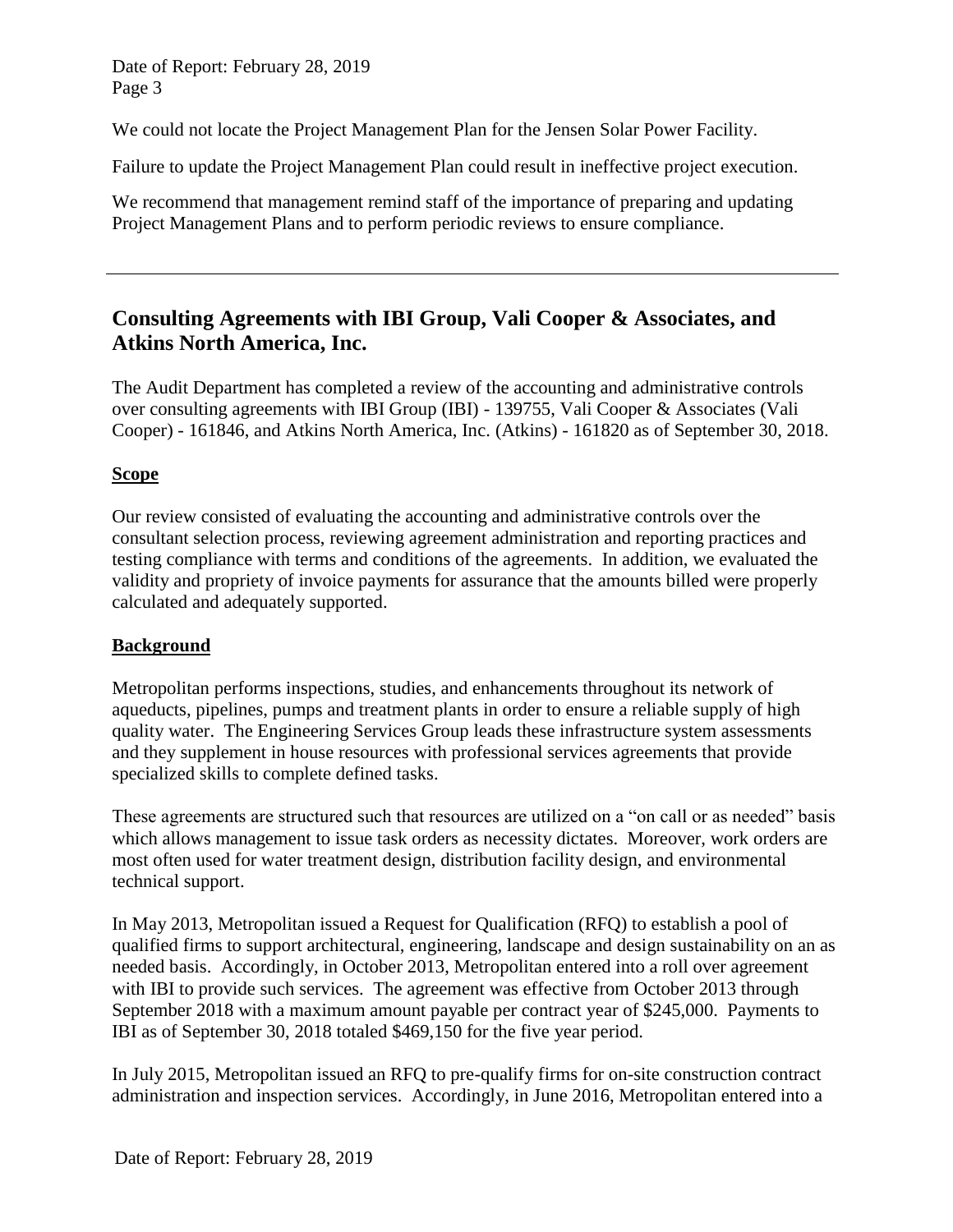roll over agreement with Vali Cooper to provide such services. The agreement is effective from June 2016 through May 2019 with a maximum amount payable per contract year of \$245,000. Payments to Vali Cooper as of September 30, 2018 totaled \$478,748 for the three year period.

Finally, in October 2015, Metropolitan issued an RFQ to pre-qualify firms to provide Category 1 Hydraulic Modeling and Category 2 Inundation Mapping consulting services. Accordingly, in May 2016, Metropolitan entered into a roll over agreement with Atkins to provide such services. The agreement is effective from May 2016 through April 2019 with a maximum amount payable per contract year of \$245,000. Payments to Atkins as of September 30, 2018 totaled \$383,284 for the three year period.

#### **Opinion**

In our opinion, the accounting and administrative procedures over the consulting agreements with IBI, Vali Cooper, and Atkins include those practices usually necessary to provide for a generally satisfactory internal control structure. The degree of compliance with such policies and procedures provided effective control for the period January 1, 2014 through September 30, 2018.

#### **Comments and Recommendations**

#### **COMPLIANCE WITH CONTRACT TERMS**

Compliance with contractual requirements is necessary to ensure accurate accounting records, proper supporting detail, and adequate control over the administration of the agreements. Further, compliance with the agreements' terms and conditions ensures that parties fully discharge their duties and obligations and exercise their rights associated with the agreements.

We reviewed eight IBI invoices, totaling \$141,253, paid between June 2014 and July 2018. Audit testing revealed the following:

- Seven of eight invoices, totaling \$135,465, were not submitted monthly as required by section 9.a of the agreement. The delay in submitting these invoices ranged from three to eight months after the charges were incurred.
- Labor hours totaling \$70,455 were not itemized by date of service for three of eight selected invoices. We also noted that none of these invoices included a description of the work performed as required by section 9.b.ii of the agreement.

Additionally, we noted that IBI achieved a Small Business Enterprise (SBE) participation level of 10.8%, and that the agreement required 18%. Further review revealed that due to the nature of on call or as needed agreements, the Business Outreach Section relaxed SBE requirements for these contracts in 2015. The new policy replaced the 18% mandate with a requirement for consultants to use their best efforts to achieve a goal of 25%. It should be noted that the IBI agreement was executed in 2013, prior to that change.